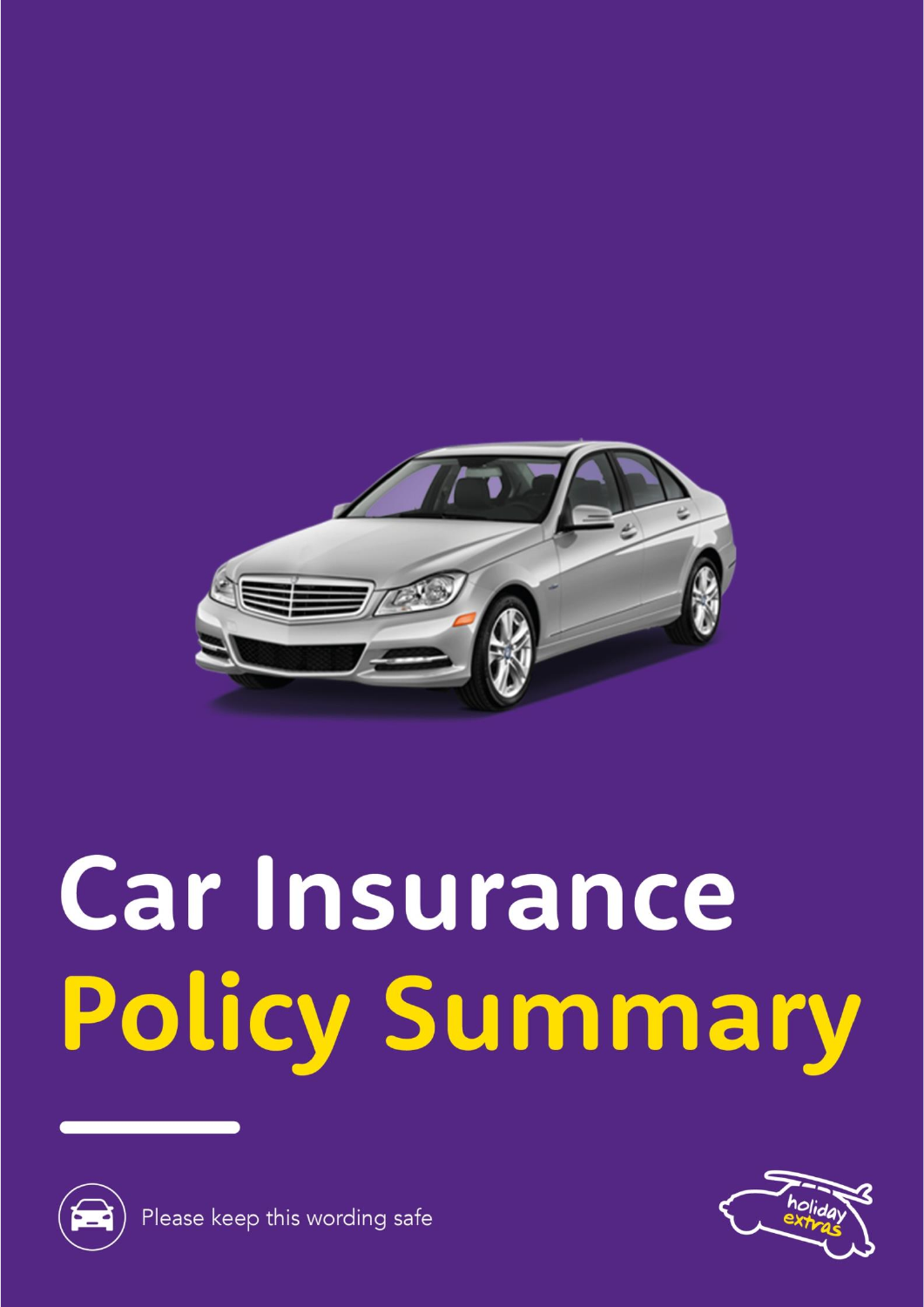# **Contents**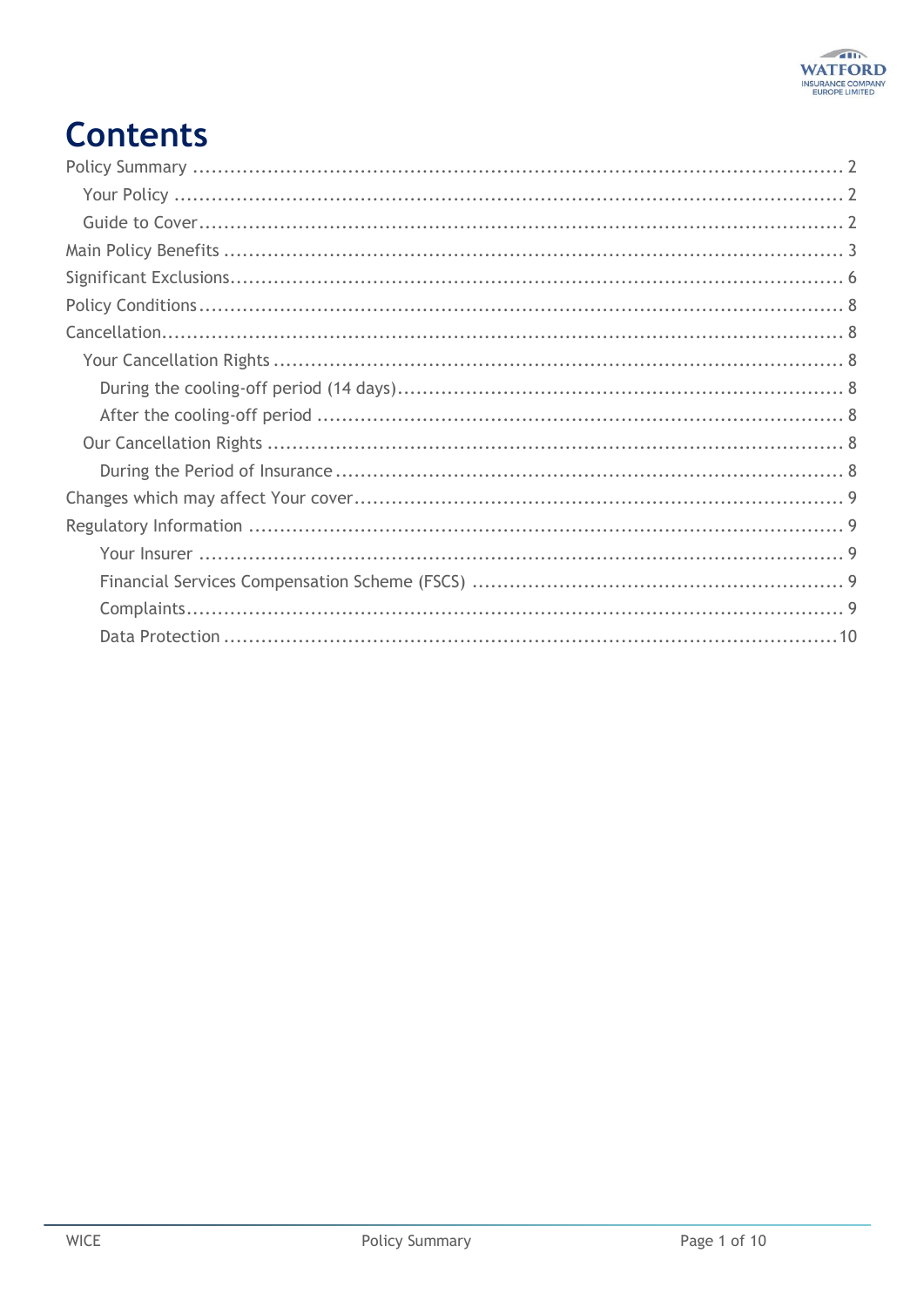

## <span id="page-2-0"></span>**Policy Summary**

This document does not contain the full Terms, Conditions, limitations and Exclusions of Your contract of insurance. This Policy Summary aims to provide You with an overview of the main benefits and outline the most significant exclusions and limitations of Your Policy. You must refer to Your Policy Wording document for full details.

Your car insurance contract is made up of the following documents, which should be read together:

- The Policy Wording document
- The Motor Insurance Schedule
- The Certificate of Motor Insurance
- The Statement of Insurance

Please carefully read all the documents that form Your contract of insurance and make sure that the insurance meets with Your requirements.

You must inform Your Broker immediately if any of the details are incorrect or if You have any concerns with Your Policy Wording, or You do not understand it or any of the Terms or Conditions contained in it. Please keep all Your documents in a safe place. You can view or download Your Policy Documents at any time from the Broker's website.

## <span id="page-2-1"></span>**Your Policy**

| Type of insurance          | Private Motor Car.                                                                        |
|----------------------------|-------------------------------------------------------------------------------------------|
| Underwriter of your policy | Watford Insurance Company Europe Limited                                                  |
|                            | Alwyn Insurance Company Limited                                                           |
|                            | Southern Rock Insurance Company Limited                                                   |
| Duration of your policy    | The Policy will remain in force for 12 months from the date of commencement (or otherwise |
|                            | shown on the Motor Insurance Schedule) and for any period for which you renew the Policy, |
|                            | as long as you continue to pay Your premium.                                              |

## <span id="page-2-2"></span>**Guide to Cover**



You will be entitled to specific Policy features and benefits depending on the type of cover that you have selected.

**Third Party Only (TPO**) is the most basic level of cover, which only affords protection for damage or injury to Third Parties caused by Your Car.

**Third Party, Fire and Theft (TPFT)** provides cover for damage or injury to Third Parties caused by Your Car, and loss or damage to Your Car caused by Fire or Theft.

**Comprehensive (COMP)** provides the highest level of cover. This includes cover for damage or injury to Third Parties, loss or damage to Your Car caused by Fire or Theft, and additional cover for you and Your Car.

Your Schedule displays the cover you have selected.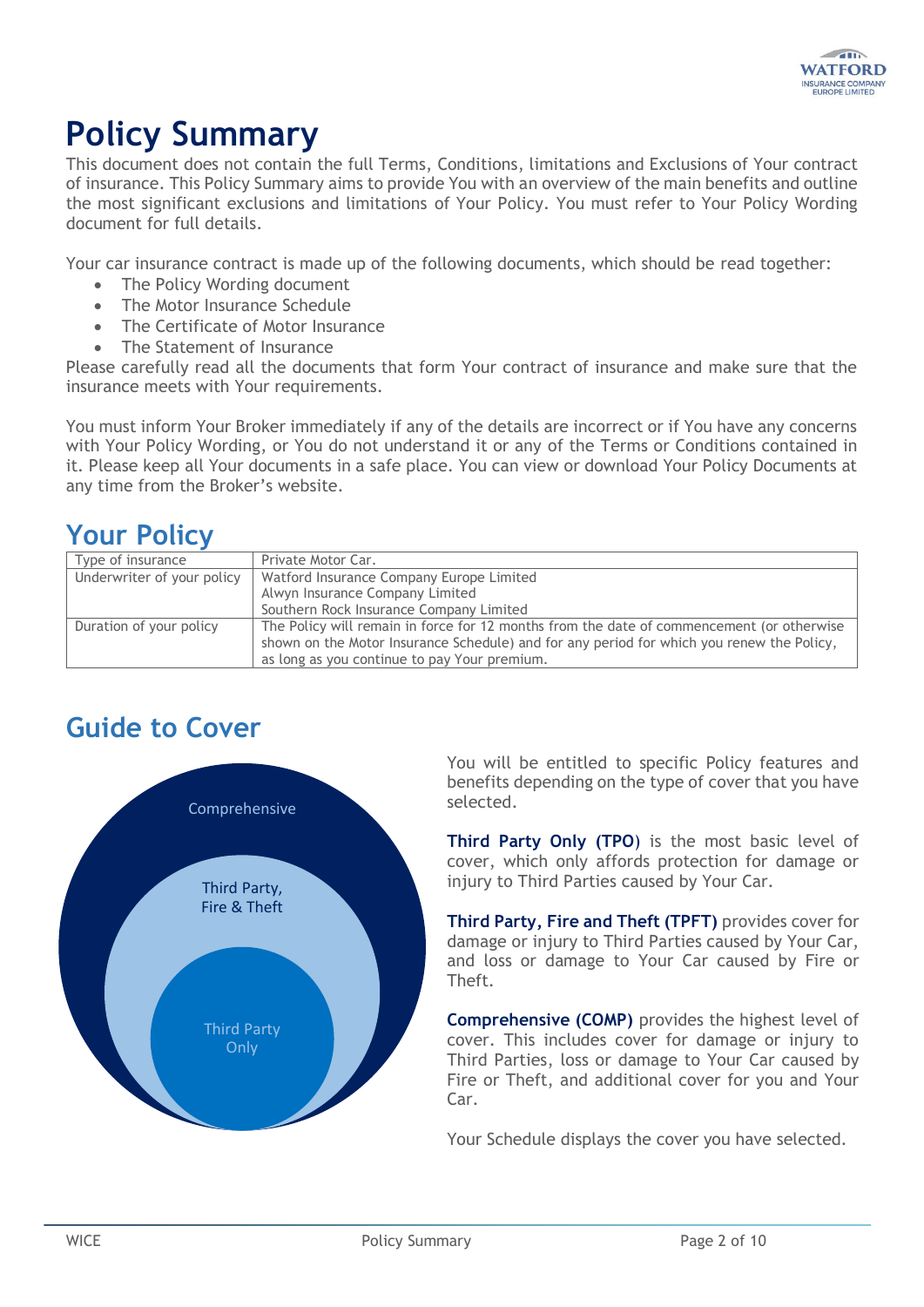# <span id="page-3-0"></span>**Main Policy Benefits**

The below table lists the main features and benefits You will receive depending on the level of cover You have selected. Full details of cover and limitations are explained in each of the relevant Sections in the Policy Wording.

|                                                                                                                                                                                                                                                                                                                                                                                                                                     |                                                                                                                                                                                                                                                                                                                                                                                                                                                                                                                                           | Cover Type  |             |             |  |  |
|-------------------------------------------------------------------------------------------------------------------------------------------------------------------------------------------------------------------------------------------------------------------------------------------------------------------------------------------------------------------------------------------------------------------------------------|-------------------------------------------------------------------------------------------------------------------------------------------------------------------------------------------------------------------------------------------------------------------------------------------------------------------------------------------------------------------------------------------------------------------------------------------------------------------------------------------------------------------------------------------|-------------|-------------|-------------|--|--|
| <b>Benefits of Cover</b>                                                                                                                                                                                                                                                                                                                                                                                                            | <b>Notes</b>                                                                                                                                                                                                                                                                                                                                                                                                                                                                                                                              | <b>COMP</b> | <b>TPFT</b> | <b>TPO</b>  |  |  |
| Section 1: Loss or Damage to Your Car                                                                                                                                                                                                                                                                                                                                                                                               |                                                                                                                                                                                                                                                                                                                                                                                                                                                                                                                                           |             |             |             |  |  |
| Loss or damage to Your Car and its<br>Accessories resulting from an<br>accident.                                                                                                                                                                                                                                                                                                                                                    | The most We will pay is the<br>$\bullet$<br>Market Value of Your Car<br>and attached Accessories at<br>the time of the loss or<br>damage.                                                                                                                                                                                                                                                                                                                                                                                                 | Covered     | Not Covered | Not Covered |  |  |
| Section 1: Repair Guarantee                                                                                                                                                                                                                                                                                                                                                                                                         |                                                                                                                                                                                                                                                                                                                                                                                                                                                                                                                                           |             |             |             |  |  |
| If Your Car is repaired by one of Our<br>Approved Repairers, any repairs will<br>be guaranteed for 5 years.                                                                                                                                                                                                                                                                                                                         |                                                                                                                                                                                                                                                                                                                                                                                                                                                                                                                                           | Covered     | Not Covered | Not Covered |  |  |
| Section 1: Entertainment, communication and navigation equipment                                                                                                                                                                                                                                                                                                                                                                    |                                                                                                                                                                                                                                                                                                                                                                                                                                                                                                                                           |             |             |             |  |  |
| We will pay for loss of or damage to<br>in-car audio, Citizens Band Radio,<br>television, DVD, phone, games-<br>console, electronic navigation<br>equipment permanently fitted to<br>Your Car.                                                                                                                                                                                                                                      | We will only pay for<br>$\bullet$<br>equipment that is part of<br>the Car's original<br>specification, fitted by the<br>manufacturer/dealer from<br>first registration.                                                                                                                                                                                                                                                                                                                                                                   | Covered     | Not Covered | Not Covered |  |  |
| Section 1: New Car Cover                                                                                                                                                                                                                                                                                                                                                                                                            |                                                                                                                                                                                                                                                                                                                                                                                                                                                                                                                                           |             |             |             |  |  |
| We will replace Your Car with a new<br>Car of the same make, model and<br>specification, if it is a new car (less<br>than 12 months old) and:<br>it is deemed a total loss (repair<br>$\bullet$<br>is estimated by Us to be more<br>than 69% of the current list<br>price); or<br>it is stolen and not recovered<br>$\bullet$<br>within 28 days, We will replace<br>it with a new Car of the same<br>make, model and specification. | If a car of the same make,<br>model and specification is not<br>available within 6 weeks from<br>the time of the loss, the most<br>We will pay is the Market Value<br>of Your Car at the time of loss<br>or damage.<br>You must be the first and<br>only registered keeper and<br>legal owner; and<br>Your Car's recorded<br>$\bullet$<br>mileage at the time of the<br>loss is not more than<br>10,000 miles; and<br>Your Car must not be an<br>$\bullet$<br>import and must be<br>sourced and supplied as<br>new in the United Kingdom. | Covered     | Not Covered | Not Covered |  |  |
| Section 1: Vandalism Promise                                                                                                                                                                                                                                                                                                                                                                                                        |                                                                                                                                                                                                                                                                                                                                                                                                                                                                                                                                           |             |             |             |  |  |
| If Your Car is maliciously or<br>deliberately damaged (vandalised)<br>Your No Claims Bonus will not be<br>affected when making a claim under<br>this Section.                                                                                                                                                                                                                                                                       | You must<br>pay the Excess shown on<br>Your Policy Schedule; and<br>report the incident to the<br>$\bullet$<br>police and provide Us with<br>the crime reference<br>number.                                                                                                                                                                                                                                                                                                                                                               | Covered     | Not Covered | Not Covered |  |  |
| Section 2: Loss or Damage to Your Car caused by Fire or Theft                                                                                                                                                                                                                                                                                                                                                                       |                                                                                                                                                                                                                                                                                                                                                                                                                                                                                                                                           |             |             |             |  |  |
| Loss or damage to Your Car or<br>Accessories resulting from an<br>incident of Fire, Theft or attempted<br>Theft.                                                                                                                                                                                                                                                                                                                    | The most We will pay is the<br>$\bullet$<br>Market Value of Your Car<br>and attached Accessories at<br>the time of the loss or<br>damage.                                                                                                                                                                                                                                                                                                                                                                                                 | Covered     | Covered     | Not Covered |  |  |
| Section 2: Entertainment, communication and navigation equipment                                                                                                                                                                                                                                                                                                                                                                    |                                                                                                                                                                                                                                                                                                                                                                                                                                                                                                                                           |             |             |             |  |  |
| We will pay up to £100 for loss of or<br>damage to in-car audio, Citizens<br>Band Radio, television, DVD, phone,<br>games-console, electronic navigation<br>equipment permanently fitted to<br>Your Car.                                                                                                                                                                                                                            | We will only pay for<br>equipment that is part of<br>the Car's original<br>specification, fitted by the<br>manufacturer/dealer from<br>first registration.                                                                                                                                                                                                                                                                                                                                                                                | Covered     | Covered     | Not Covered |  |  |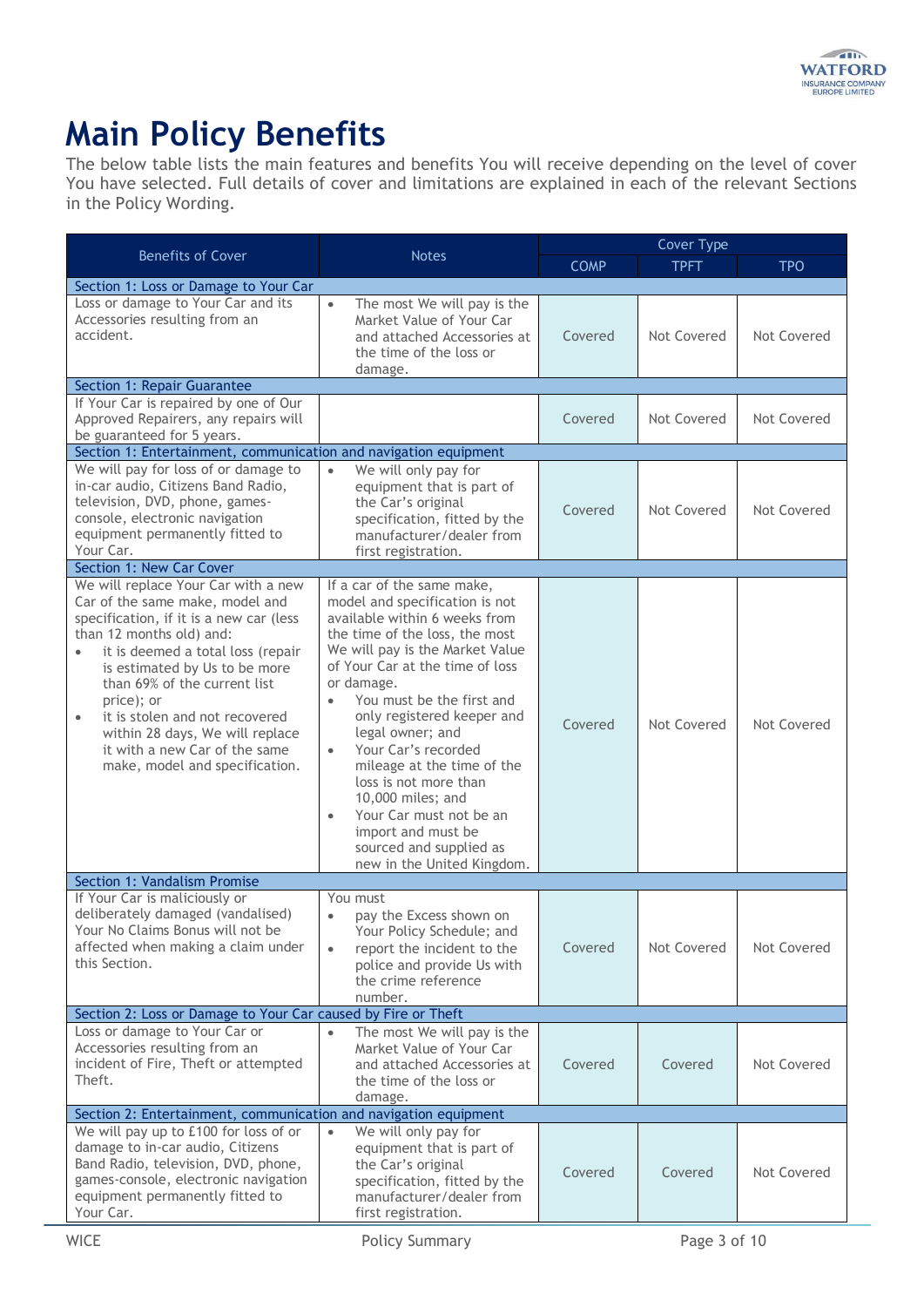

| Section 3: Legal Liability                                                                                                                                                                                                                                                                                                                                                                                                                                                                                                                                                 |                                                                                                                                                                                                                                                                                                                                                                |         |             |             |  |
|----------------------------------------------------------------------------------------------------------------------------------------------------------------------------------------------------------------------------------------------------------------------------------------------------------------------------------------------------------------------------------------------------------------------------------------------------------------------------------------------------------------------------------------------------------------------------|----------------------------------------------------------------------------------------------------------------------------------------------------------------------------------------------------------------------------------------------------------------------------------------------------------------------------------------------------------------|---------|-------------|-------------|--|
| legal liability for the death of or<br>injury to any person, and damage to<br>property, caused by:<br>You using or being in charge of<br>Your Car;<br>a Trailer, broken-down vehicle<br>or caravan while attached to<br>Your Car;<br>any person driving Your Car with<br>Your permission (as long as Your<br>Certificate of Motor Insurance<br>shows that he or she is entitled<br>to drive Your Car).                                                                                                                                                                     | Limited to:<br>£20 million for loss of or<br>$\bullet$<br>damage to other people's<br>property including any<br>related indirect loss or<br>damage; and<br>£5 million for legal costs<br>$\bullet$<br>and expenses arising from<br>loss of or damage to other<br>people's property; arising<br>out of any claim or series<br>of claims caused by one<br>event. | Covered | Covered     | Covered     |  |
| Section 4: European Union Compulsory Insurance                                                                                                                                                                                                                                                                                                                                                                                                                                                                                                                             |                                                                                                                                                                                                                                                                                                                                                                |         |             |             |  |
| You will receive the minimum cover<br>required by law to use Your Car in:<br>Andorra, Austria, Belgium, Bulgaria,<br>Croatia, Cyprus, the Czech Republic,<br>Denmark, Estonia, Finland, France<br>(including Monaco), Germany,<br>Gibraltar, Greece, Hungary, Iceland,<br>Italy (including San Marino and the<br>Vatican City), Latvia, Lithuania,<br>Luxembourg, Malta, the Netherlands,<br>Norway, Poland, Portugal, Republic<br>of Ireland, Romania, Serbia,<br>Slovakia, Slovenia, Spain, Sweden,<br>Switzerland (including Liechtenstein)<br>and The Channel Islands. | This extension is provided<br>$\bullet$<br>for the purpose of social,<br>domestic and pleasure use<br>only.                                                                                                                                                                                                                                                    | Covered | Covered     | Covered     |  |
| Section 4: Full Policy Cover (Comprehensive) whilst abroad                                                                                                                                                                                                                                                                                                                                                                                                                                                                                                                 |                                                                                                                                                                                                                                                                                                                                                                |         |             |             |  |
|                                                                                                                                                                                                                                                                                                                                                                                                                                                                                                                                                                            |                                                                                                                                                                                                                                                                                                                                                                |         |             |             |  |
| You will receive full (Comprehensive)<br>cover for a single trip during the<br>Period of Insurance for up to 30<br>days, while visiting any countries<br>listed above, subject to Your<br>permanent place of residence being<br>within the Territorial Limits.                                                                                                                                                                                                                                                                                                             | This extension is provided<br>$\bullet$<br>for the purpose of social,<br>domestic and pleasure use<br>only.                                                                                                                                                                                                                                                    | Covered | Not Covered | Not Covered |  |
| Section 5: Courtesy Cars                                                                                                                                                                                                                                                                                                                                                                                                                                                                                                                                                   |                                                                                                                                                                                                                                                                                                                                                                |         |             |             |  |
| If Your Car is repaired by one of Our<br>Approved Repairers, You will be<br>supplied with a small manual<br>hatchback Car while Your Car is<br>being repaired, subject to<br>availability.<br>Cover under this Policy will<br>automatically be extended to cover<br>Courtesy Cars provided by Us for the<br>duration of the agreed period.                                                                                                                                                                                                                                 | Courtesy Cars are not<br>$\bullet$<br>provided for incidents<br>abroad.<br>Courtesy Cars are not<br>$\bullet$<br>provided if Your Car is<br>stolen or determined a<br>total loss.                                                                                                                                                                              | Covered | Not Covered | Not Covered |  |
| Section 6: Glass Damage<br>We will pay for:                                                                                                                                                                                                                                                                                                                                                                                                                                                                                                                                | If You use a repairer other<br>$\bullet$                                                                                                                                                                                                                                                                                                                       |         |             |             |  |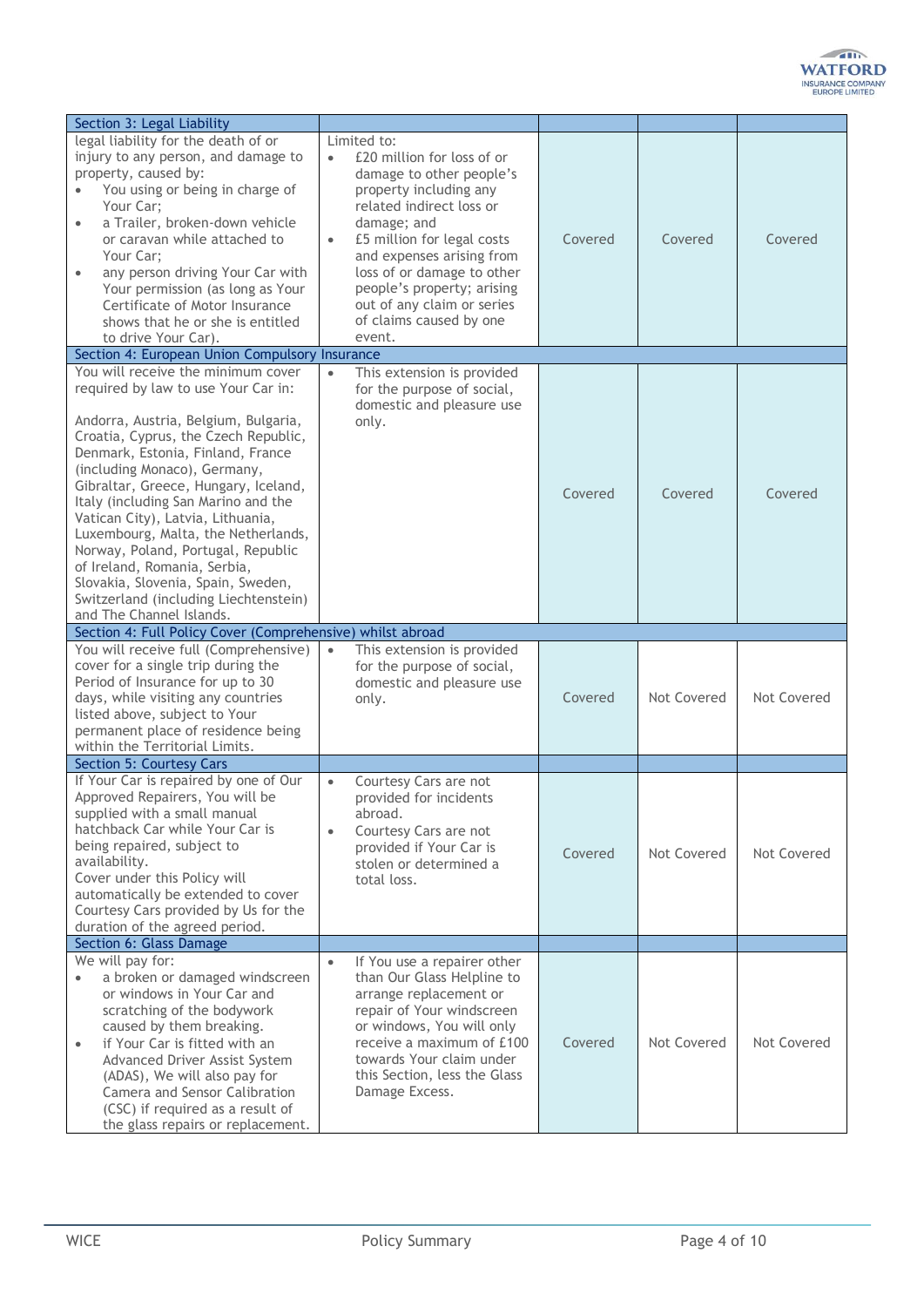

| Section 7: Uninsured Driver Promise                                                                                                                                                                                                                                                                                                                                                                        |                                                                                                                                                                                                                                                                                                                                                                                                                                                                                                  |         |             |             |
|------------------------------------------------------------------------------------------------------------------------------------------------------------------------------------------------------------------------------------------------------------------------------------------------------------------------------------------------------------------------------------------------------------|--------------------------------------------------------------------------------------------------------------------------------------------------------------------------------------------------------------------------------------------------------------------------------------------------------------------------------------------------------------------------------------------------------------------------------------------------------------------------------------------------|---------|-------------|-------------|
| If You make a claim where the driver<br>of the other vehicle involved in the<br>accident is found to be uninsured,<br>You will not have to pay Your Excess<br>or lose any part of Your No Claims<br>Bonus (NCB).                                                                                                                                                                                           | You must:<br>provide the make, model<br>$\bullet$<br>and vehicle registration<br>number of the other<br>vehicle involved; and<br>evidence that You or a<br>$\bullet$<br>driver described on Your<br>Certificate of Motor<br>Insurance as an insured<br>driver were not at fault in<br>any way for the accident.                                                                                                                                                                                  | Covered | Not Covered | Not Covered |
| Section 8: Personal Accident                                                                                                                                                                                                                                                                                                                                                                               |                                                                                                                                                                                                                                                                                                                                                                                                                                                                                                  |         |             |             |
| If You or Your spouse or Civil Partner<br>are accidentally killed or injured<br>while getting into, travelling in or<br>getting out of Your Car, We will pay<br>a maximum of £5000 for:<br>accidental death,<br>Complete and Permanent<br>$\bullet$<br>Disability:-<br>Loss of use of one or<br>$\circ$<br>more limbs at or above<br>the elbow or knee<br>Loss of sight in one or<br>$\circ$<br>both eyes. | If We pay a claim for<br>$\bullet$<br>death, We will make this<br>payment to the appropriate<br>personal representative.<br>The death or loss (resulting<br>$\bullet$<br>in a complete and<br>permanent disability) must<br>occur within 90 days and be<br>a direct result of the<br>accident and the incident<br>must have taken place<br>within the Territorial<br>Limits.<br>Please refer to the full list<br>$\bullet$<br>of exclusions in Section 15<br>of your Policy Wording<br>document. | Covered | Not Covered | Not Covered |
| Section 9: Medical Expenses                                                                                                                                                                                                                                                                                                                                                                                |                                                                                                                                                                                                                                                                                                                                                                                                                                                                                                  |         |             |             |
| If anyone in Your Car is injured in an<br>accident involving Your Car, We will<br>pay medical expenses of up to £100<br>for each injured person.                                                                                                                                                                                                                                                           |                                                                                                                                                                                                                                                                                                                                                                                                                                                                                                  | Covered | Not Covered | Not Covered |
| Section 10: Emergency Medical Treatment                                                                                                                                                                                                                                                                                                                                                                    |                                                                                                                                                                                                                                                                                                                                                                                                                                                                                                  |         |             |             |
| We will pay the NHS their cost in<br>providing You with any Emergency<br>Medical Treatment that they are<br>entitled to recover under the Road<br>Traffic Act 1988.                                                                                                                                                                                                                                        | If this is the only payment<br>$\bullet$<br>We make, it will not affect<br>Your No Claims Bonus.                                                                                                                                                                                                                                                                                                                                                                                                 | Covered | Covered     | Covered     |
| Section 11: Overnight accommodation & transport following a claim                                                                                                                                                                                                                                                                                                                                          |                                                                                                                                                                                                                                                                                                                                                                                                                                                                                                  |         |             |             |
| If You are unable to continue Your<br>journey as a result of loss of or<br>damage to Your Car, We will pay You<br>up to £150 in total for overnight<br>accommodation & transport.                                                                                                                                                                                                                          | This cover will not apply<br>$\bullet$<br>outside the Territorial<br>Limits (United Kingdom and<br>Isle of Man) of the Policy.                                                                                                                                                                                                                                                                                                                                                                   | Covered | Not Covered | Not Covered |
| Section 12: Personal Belongings                                                                                                                                                                                                                                                                                                                                                                            |                                                                                                                                                                                                                                                                                                                                                                                                                                                                                                  |         |             |             |
| We will cover personal belongings<br>which are in Your Car and are lost or<br>damaged by accident, Fire, Theft or<br>attempted Theft. The most that will<br>be paid is £150 for any one claim.                                                                                                                                                                                                             | Please refer to the full list<br>of exclusions in Section 15<br>of your Policy Wording<br>document.                                                                                                                                                                                                                                                                                                                                                                                              | Covered | Not Covered | Not Covered |
| Section 13: Key Cover                                                                                                                                                                                                                                                                                                                                                                                      |                                                                                                                                                                                                                                                                                                                                                                                                                                                                                                  |         |             |             |
| We will pay up to £1000 towards<br>replacing Your Car's ignition Keys<br>and locks if your Keys are stolen.                                                                                                                                                                                                                                                                                                | Loss of Keys is not covered.<br>$\bullet$<br>Please refer to the full list<br>$\bullet$<br>of exclusions in Section 15<br>of your Policy Wording<br>document.                                                                                                                                                                                                                                                                                                                                    | Covered | Not Covered | Not Covered |
| Section 14: Child Seat Cover                                                                                                                                                                                                                                                                                                                                                                               |                                                                                                                                                                                                                                                                                                                                                                                                                                                                                                  |         |             |             |
| We will pay for the cost of replacing<br>children's Car seats or booster seats<br>fitted in Your Car if Your Car is<br>involved in an accident, Fire, Theft<br>or attempted Theft.                                                                                                                                                                                                                         | You must provide a<br>$\bullet$<br>purchase receipt for the<br>original item.                                                                                                                                                                                                                                                                                                                                                                                                                    | Covered | Not Covered | Not Covered |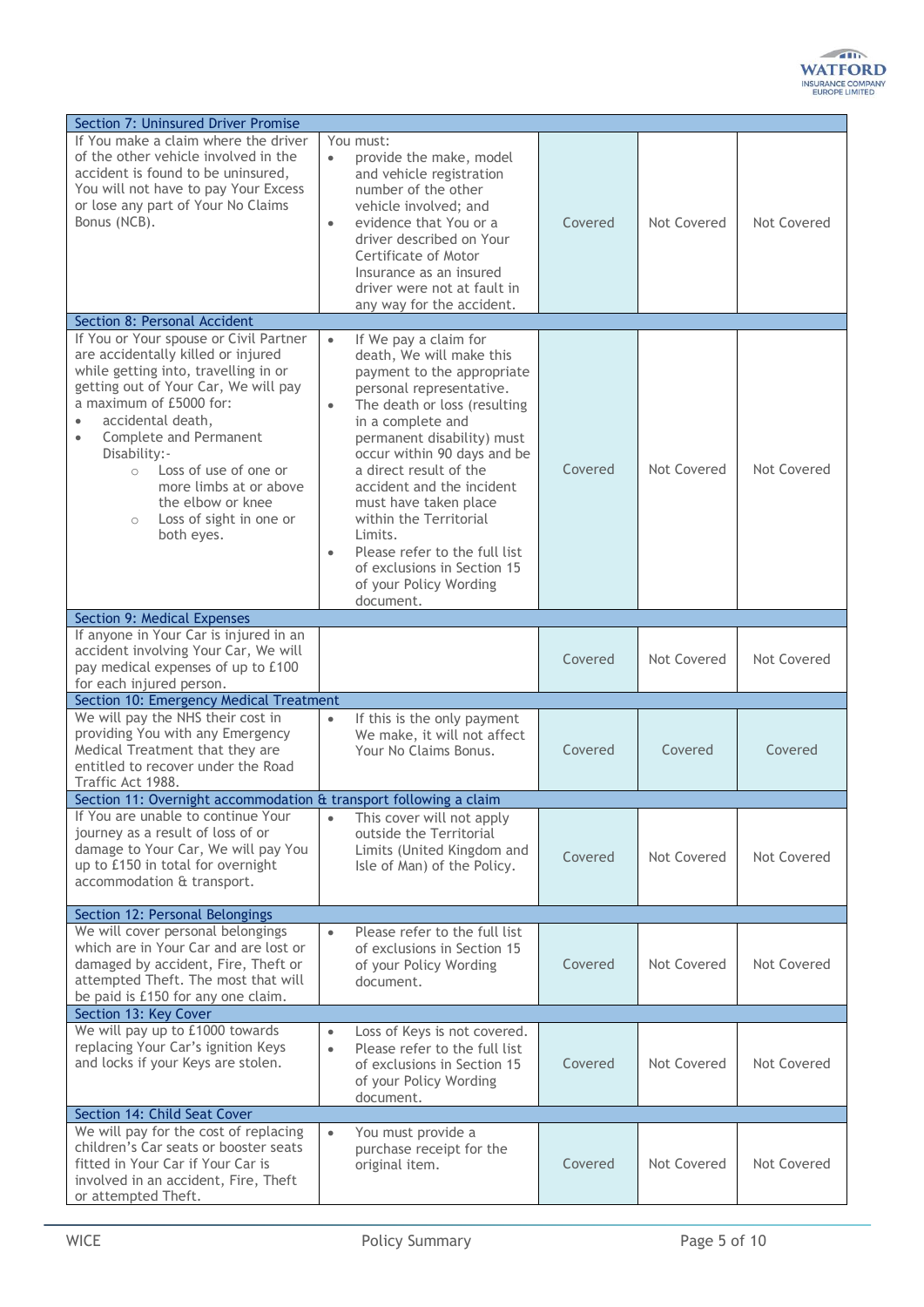

## <span id="page-6-0"></span>**Significant Exclusions**

Below is a list of circumstances which are not covered by your policy. For full details please refer to Sections 1, 2 and 15 of Your Policy Wording.

- 1. Any loss or damage up to the amount of the Excess that appears in Your Schedule or elsewhere in this Policy Wording document.
- 2. Any Young and Inexperienced Driver or applicable Excess.
- 3. Loss of use of Your Car (including the cost of hiring another vehicle).
- 4. Loss of Keys or similar device, remote controls or security devices and in any of these events the replacement of locks.
- 5. Loss of or damage to Your Car where possession of it is gained by deception by someone who claims to be a buyer or agent.
- 6. Loss of or damage to Your Car as a result of a deliberate act by anybody insured by the Policy.
- 7. Loss of or damage to Your Car arising from confiscation or requisition or destruction by or under order of any Government or public or local authority.
- 8. Any storage charges unless You tell Us about them and We agree in writing to pay for them.
- 9. Loss or damage if Your Car is used on the Nurburgring Nordschleife, or for racing formally or informally against another motorist, pace-making, competitions, rallies, Track Days, trials or tests, speed trials or speed tests, either on a road, track or at an off-road 4 x 4 event.
- 10. Loss of or damage to Your Car or Accessories, whilst Your Car is left unattended, arising from Theft, attempted Theft, malicious damage or Vandalism when:
	- a. the ignition keys have been left in or on Your Car; or
	- b. Your Car has not been secured by means of door and boot lock; or
	- c. any window or any form of sliding or removable roof or hood have been left open or unlocked; or
	- d. Your Car is fitted with a manufacturer's standard security device and the device is not operational or is not in use.
	- e. Alarms, immobilisers and tracking devices are not fully operational or switched on when Your Car is left unattended.
- 11. Any injury, loss or damage occurring while Your Car is being:
	- a) driven by or is in the charge of any person not shown on Your Certificate of Motor Insurance; or
	- b) driven by, or in the charge of, anyone who does not meet all the conditions described in the Endorsements in Your Motor Insurance Schedule and all the General Conditions Applying to the Whole Policy and any other Terms of this Policy; or
	- c) Involved in an incident following which You, a driver described on Your Certificate of Motor Insurance as an insured driver, or any other person are:
		- Driving with an alcohol level in excess of the legal limit;
		- Driving while unfit through drink or drugs;
		- Failing to provide a blood, urine or breath specimen (other than for a roadside test), for analysis;
		- Driving whilst unlawfully using a hand-held phone; or
	- d) used for any purpose not shown on Your Certificate of Motor Insurance; or
	- e) driven by, or is in the charge of for the purpose of being driven by, any person to whom Your Car has been hired; or
	- f) used in an unsafe or unroadworthy condition or, where such regulations require, does not have a current MOT Certificate; or
	- g) used to carry any dangerous substances or goods; or
	- h) Loss or damage if Your Car is used on the Nurburgring Nordschleife, or for racing formally or informally against another motorist, pace-making, competitions, rallies, Track Days, trials or tests, speed trials or speed tests, either on a road, track or at an off-road  $4 \times 4$ event.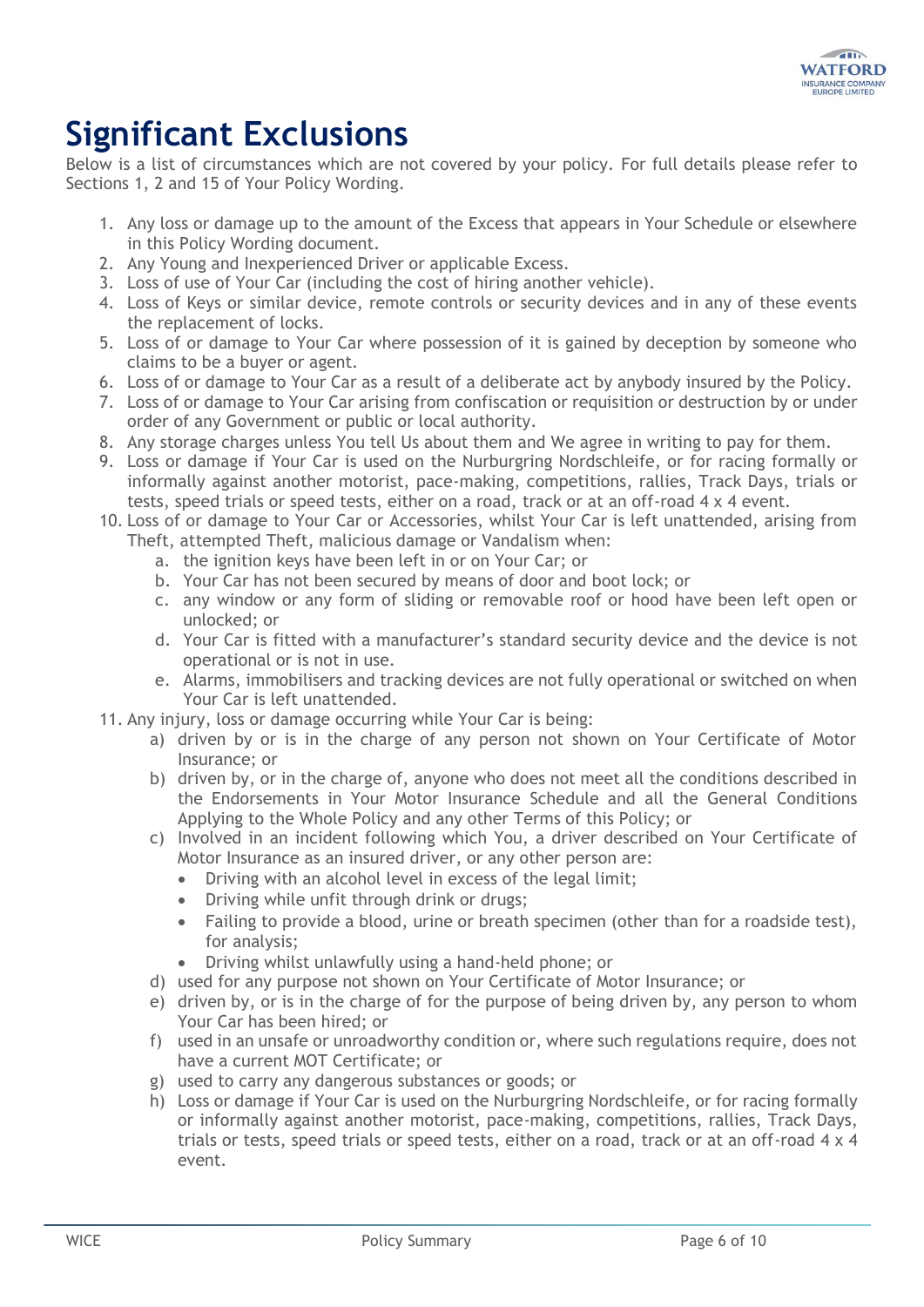

- 12. Any loss, damage or liability when Your Car is involved in any incident regardless of type, be that Accident, Fire, Malicious Damage, Theft or attempted theft and does not have a valid MOT Certificate in force at the time of the incident.
- 13. Any loss, damage or liability if caused maliciously or deliberately by any person driving Your Car with Your permission, agreement or support.
- 14. Any injury, damage or loss for any person involved in an accident arising out of the deliberate use of Your Car:
	- a. To cause damage to other vehicles or property; and/or
	- b. To cause injury to any person and/or to put any person(s) in fear of injury.
	- c. To commit suicide.
- 15. Any loss, damage or liability arising from the use of Your Car on any description of footpath, bridleway or restricted byway, this Policy only provides cover to meet the minimum insurance requirements under the Road Traffic Act for vehicular use on a byway open to traffic.
- 16. Any injury, loss or damage occurring while Your Car is being: driven or in the charge of anyone who does not have a valid driving licence, is disqualified from driving, has not held a driving licence, is prevented by law from holding one and who does not keep to the Terms and Conditions of their driving licence as required by DVLA/DVANI rules and regulations and any relevant law.
- 17. Liability You have under any agreement, unless You would have had the liability if the agreement did not exist.
- 18. Loss, damage, injury or legal liability directly or indirectly caused by, resulting from or in connection with invasion, war, revolution or any act of Terrorism regardless of any other cause or event contributing concurrently or in any other sequence to the loss, except where such liability is required to be covered by the Road Traffic Act. The definition of Terrorism shall follow the interpretation as set out in the Terrorism Act 2000 or subsequent amendments thereto or be any act deemed by the Government or a UK Court of Law to be an act of Terrorism.
- 19. Except to the extent that We are liable under the Road Traffic Acts this Policy does not cover any injury, loss or damage (except under Section 3– Liability to third parties) caused by or arising from:
	- earthquake; or
	- Riot or civil disturbance within Great Britain, Northern Ireland, the Isle of Man or the Channel Islands where the insured person has taken part in the riot or caused damage to or stolen any property during the riot or committed a criminal offence relating to the riot.
- 20. This Policy does not cover securing the release of a motor Car which has been seized by, or on behalf of, any Government or Public Authority.
- 21. Any loss or damage resulting from the impoundment or confiscation of Your Car by Customs and Excise, Police or any other Government Authority.
- 22. Any accident, injury, loss, damage or liability while Your Car is:
	- Towing a Trailer which is unsafe or has an unsecure load.
	- Towing more than one caravan, Trailer or disabled mechanically propelled vehicle at any one time.
	- Being used to carry passengers or goods in a way likely to affect the safe driving and control of the car.
- 23. Any accident, injury, loss, damage or liability while Your Car is outside the Territorial Limits unless allowed under Section 4.
- 24. Loss or damage or liability which is the responsibility of the person driving or steering any vehicle being towed by Your Car or being towed by a vehicle being driven by You.
- 25. Legal liability when a Trailer or broken-down vehicle is being towed for profit.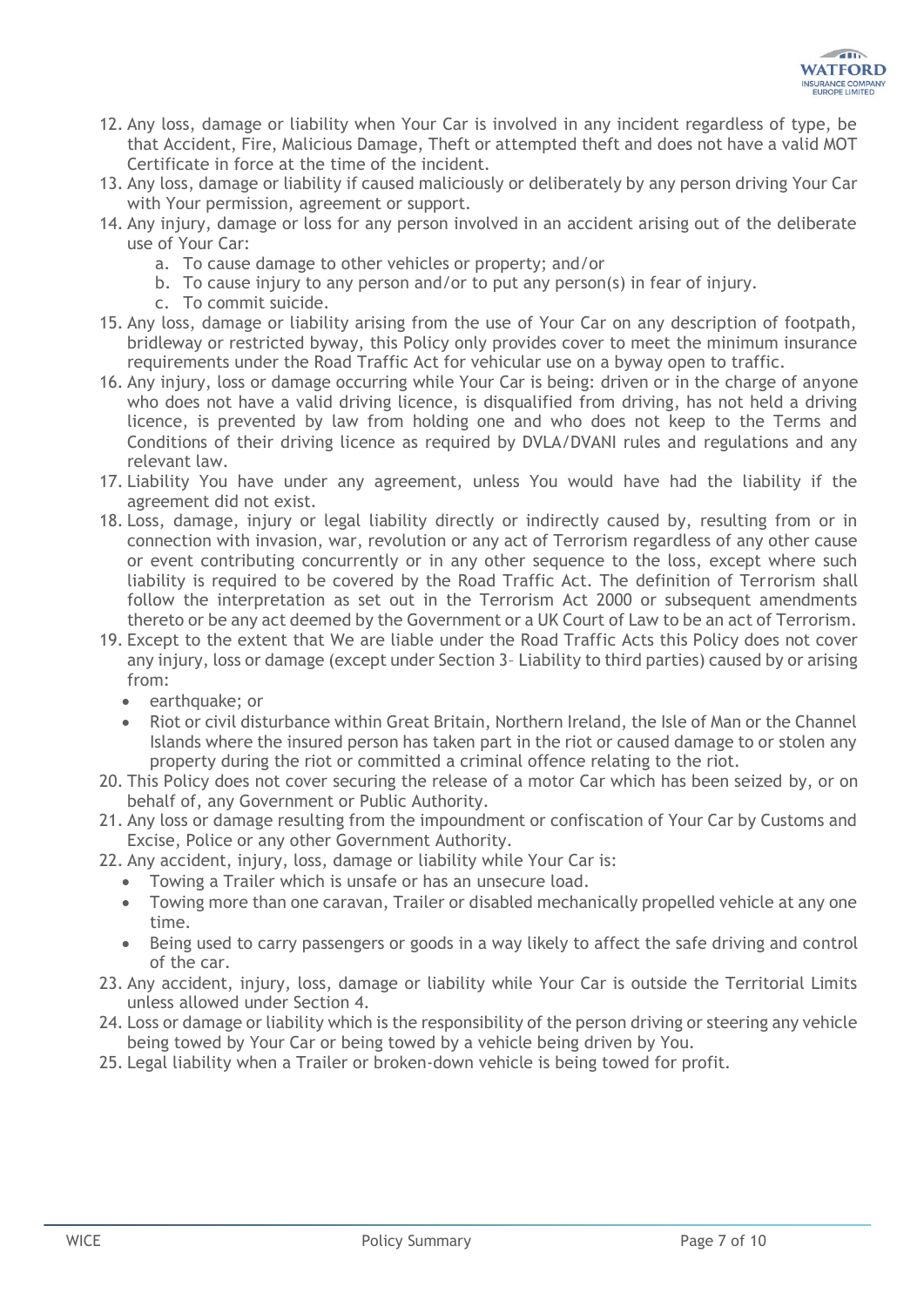

## <span id="page-8-0"></span>**Policy Conditions**

You must comply with the General Conditions Applying to the Whole Policy – Section 16 of Your Policy Wordings to have the full protection of Your Policy. If You do not comply with them, We may cancel the Policy or refuse to deal with Your claim or reduce the amount of any claim payment. Your Policy Wording contains the full details of the Conditions which form part of Your contract of insurance:

- 1. Making Claims
- 2. Care of Your Car
- 3. Right of recovery
- 4. Other insurance
- 5. Keeping to this policy
- 6. Non-payment of premiums
- 7. Car Sharing
- 8. Fraud
- 9. Victim of Crime

**You must cooperate fully with Us on all matters concerning the handling and settlement of any claim. If You do not cooperate with Us, We may cancel Your Policy and/or refuse to deal with Your claim.**

# <span id="page-8-1"></span>**Cancellation**

## <span id="page-8-2"></span>**Your Cancellation Rights**

You may cancel this Policy at any time by notifying Us or Your broker of the cancellation in writing.

### <span id="page-8-3"></span>**During the cooling-off period (14 days)**

If You cancel Your Policy within the first 14 days either from the day of purchase of the contract or the day on which You receive Your Policy documentation, whichever is later, You will be entitled to a refund of the premium paid (as long as You have not made a claim, or a claim having been made against You), subject to a deduction for the time You have been covered and for any costs incurred in issuing the Policy, as detailed in the Broker's Terms of Business.

### <span id="page-8-4"></span>**After the cooling-off period**

You may cancel this Policy at any time by notifying Your broker of the cancellation in writing. On cancellation, You will be entitled to a refund of the premium paid (as long as You have not made a claim, or a claim has not been made against You), after deducting the cancellation charge and a deduction for the time You have been covered, as set out in the Broker's Terms of Business.

## <span id="page-8-5"></span>**Our Cancellation Rights**

### <span id="page-8-6"></span>**During the Period of Insurance**

We have the right to cancel Your Policy at any time by giving You seven days' notice in writing where there is an exceptional or valid reason for doing so. We will send Our cancellation letter to the latest postal or email address We have for You and will set out the reason for cancellation in Our letter.

Alternatively, We have the right to cancel Your Policy immediately, at any time during the Period of Insurance, where there is evidence of fraud or a valid reason for doing so. We will still send Our cancellation letter to the latest postal or email address We have for You and will set out the reason for cancellation in Our letter.

Your Policy Wording contain full details and examples of valid reasons allowing Us to cancel Your Policy.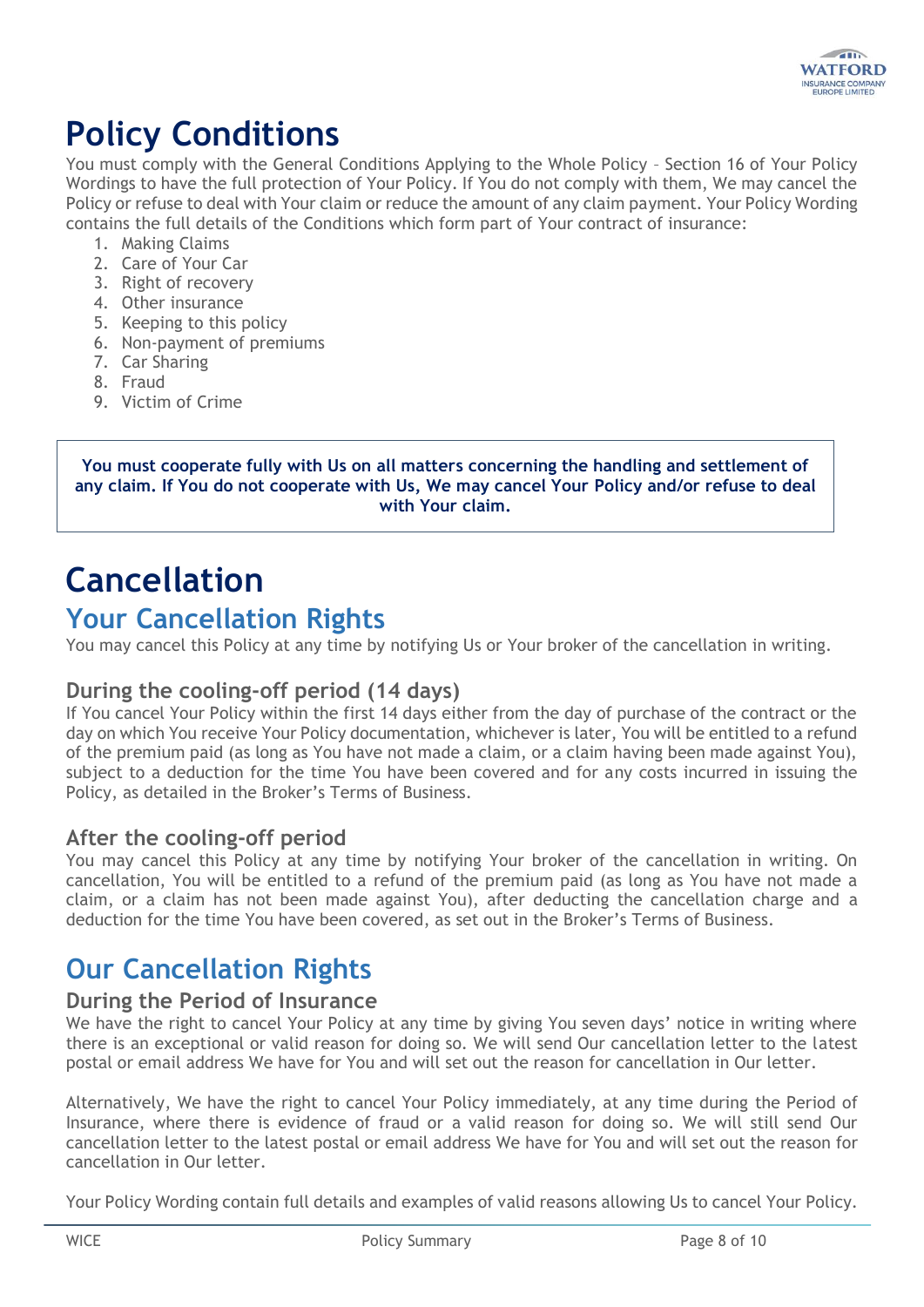

## <span id="page-9-0"></span>**Changes which may affect Your cover**

It is important that you provide honest and accurate information when purchasing, amending and renewing Your insurance Policy. Failure to do so could result in Your Policy becoming invalid and not affording You cover in the event of an incident.

If Your circumstances change throughout the Period of Insurance You must tell Your Broker, whether You believe this is relevant to Us or not. Section 18 of your Policy Wording provides full details and examples of what kind of information you must make us aware of.

## <span id="page-9-1"></span>**Regulatory Information**

## <span id="page-9-2"></span>**Your Insurer**

The insurer of Your Policy will be clearly shown on Your Certificate of Motor Insurance:

- Watford Insurance Company Europe Limited, P.O. Box 1338, First Floor Grand Ocean Plaza, Ocean Village, Gibraltar. Registered in Gibraltar number 112869. Authorised and regulated by the Gibraltar Financial Services Commission.
- Alwyn Insurance Company Limited, P.O. Box 1338, First Floor Grand Ocean Plaza, Ocean Village, Gibraltar. Registered in Gibraltar number 106261. Authorised and regulated by the Gibraltar Financial Services Commission.
- Southern Rock Insurance Company Limited, Office 3A-C, 3rd Floor, Leisure Island Business Centre, 23 Ocean Village Promenade, Ocean Village, Gibraltar. Registered in Gibraltar number 93137. Authorised and regulated by the Gibraltar Financial Services Commission.

## <span id="page-9-3"></span>**Financial Services Compensation Scheme (FSCS)**

We are covered by the FSCS. You may be entitled to compensation from the scheme in the unlikely event We cannot meet Our obligations to You. This depends on the type of insurance, size of the business and the circumstance of the claim.

Further information about the compensation scheme arrangements is available from FSCS [\(www.fscs.org.uk\)](http://www.fscs.org.uk/).

## <span id="page-9-4"></span>**Complaints**

#### *Complaints Procedure*

It is always Our intention to provide You with a high level of customer service. However, if Our service ever falls below the standard You would expect, please let Us know in writing by emailing [Complaints@SomersetBridgeInsurance.com.](mailto:Complaints@SomersetBridgeInsurance.com) You may also contact Us by post; please send this to:

Complaints Department Somerset Bridge Limited Office 3A-C Leisure Island Business Centre, 23 Ocean Village Promenade, Gibraltar.

If You make a complaint and it cannot be resolved immediately or within 3 working days, We will send You a written acknowledgement. This acknowledgement letter will let You know who is dealing with Your concerns.

We will endeavour to resolve the matter as soon as possible. We will fully investigate Your complaint using all the information available to Us, and Our Complaints Department will make every effort to address Your concerns.

To ensure We deal with Your complaint fully Our investigations can sometimes take a little longer. If they do, We will provide You with a final response within eight weeks or explain Our position and provide timescales for responding. If Our investigations are likely to take longer than four weeks We will keep You fully informed of the position until We are able to provide You with a final response.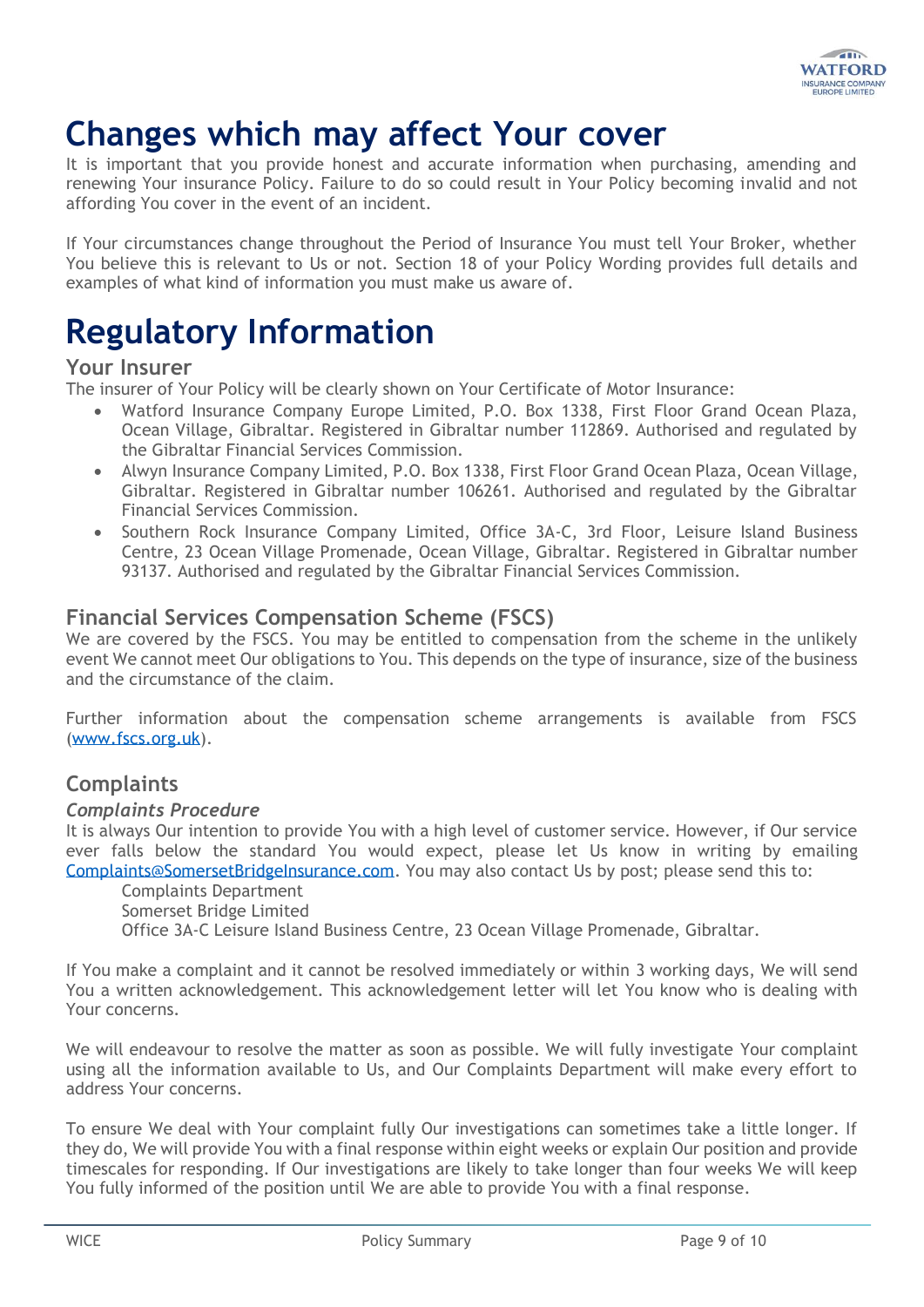

#### *The Financial Ombudsman Service (FOS)*

Should We fail to offer You a final response within eight weeks of the initial date of Your complaint, or if You are not satisfied with Our response, You may refer the dispute to the Financial Ombudsman within six months of receiving Our final response letter. If you do not refer your complaint in time, the Ombudsman will not have our permission to consider your complaint and so will only be able to do so in very limited circumstances. For example, if the Ombudsman believes that the delay was as a result of exceptional circumstances. Their address is:

Financial Ombudsman Service, South Quay Plaza, 183 Marsh Wall London, E14 9SR Tel: 0800 023 4567 or 0300 123 9 123 Email: [complaint.info@financial-ombudsman.org.uk](mailto:complaint.info@financial-ombudsman.org.uk)

#### **Nothing in this process will adversely affect Your rights of law.**

#### *If Your complaint concerns Your Broker*

Please contact Your broker directly using the contact details listed on their website.

#### *Customer Comments*

To ensure that We provide the kind of service You expect We welcome Your feedback in order that We can improve Our products and services. If You have any comments or suggestions about Our cover, services or any other feedback please email [info@SomersetBridgeInsurance.com.](mailto:info@SomersetBridgeInsurance.com)

#### <span id="page-10-0"></span>**Data Protection**

The Data Protection Notice is contained in Your Policy Wording and is displayed on [https://www.watfordre.com/privacy-and-data-protection-policy.](https://www.watfordre.com/privacy-and-data-protection-policy) It explains how We may use Your details. It tells You about the registers and databases that We and others have in place, which help to detect and prevent fraudulent applications and claims, and must be shown to any party related to the insurance.

#### *Access to Your Information*

You can write to Us at any time to obtain details of the information held about You. Please write to: Data Protection Officer, Rock Services Ltd, Lysander House, Catbrain Lane, Cribbs Causeway, Bristol, BS10 7TQ.